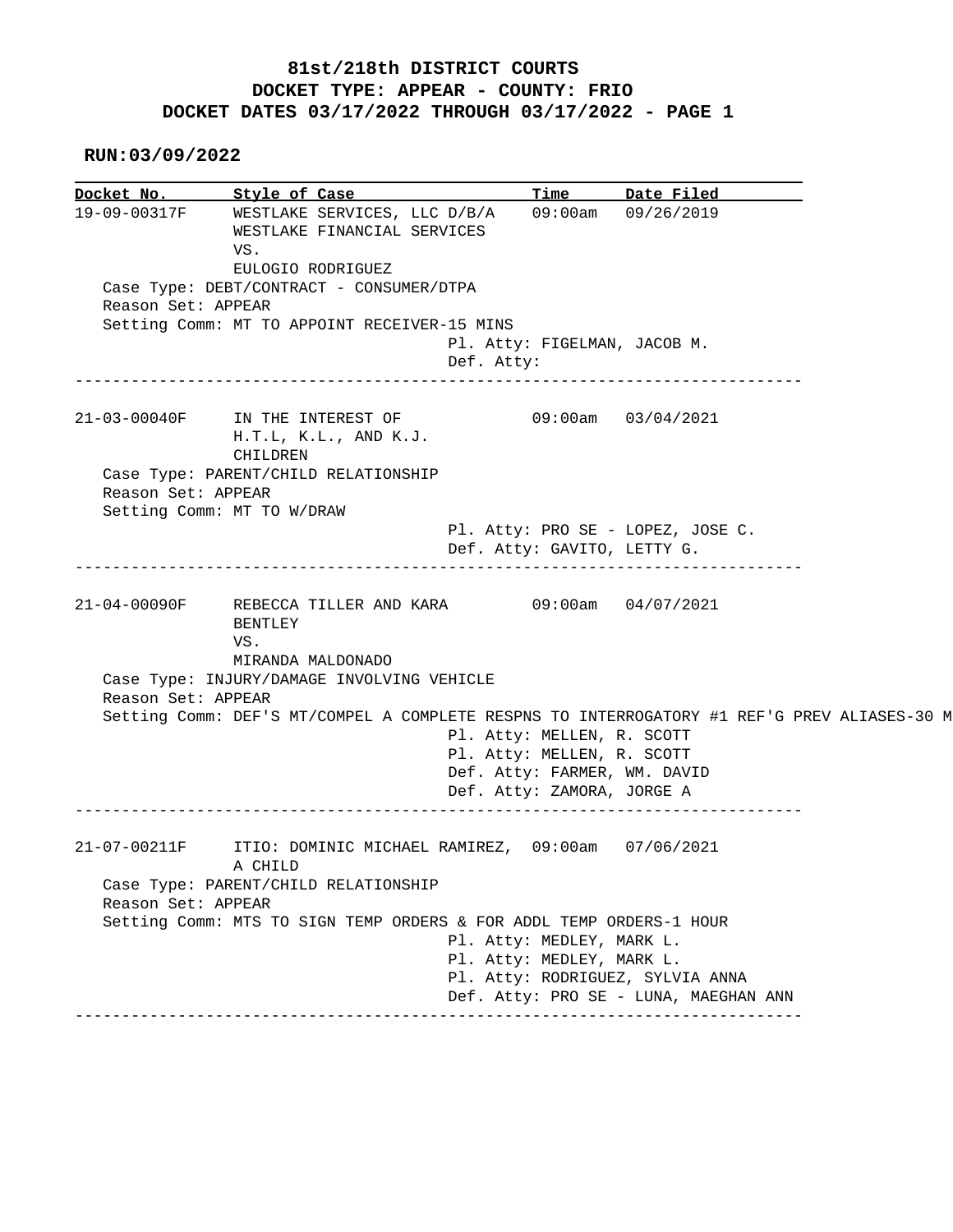## **81st/218th DISTRICT COURTS DOCKET TYPE: APPEAR - COUNTY: FRIO DOCKET DATES 03/17/2022 THROUGH 03/17/2022 - PAGE 2**

 **RUN:03/09/2022**

|                        | Docket No. Style of Case                                                                    | Time                            | Date Filed                             |  |
|------------------------|---------------------------------------------------------------------------------------------|---------------------------------|----------------------------------------|--|
| 21-08-00263F           | MARINA KARINA MADRIGAL SOTO<br>ROJO AND DAMASO GUERRERO ROJO<br>VS.                         | 09:00am                         | 08/27/2021                             |  |
|                        | ARNULFO PATINO, JR.                                                                         |                                 |                                        |  |
|                        | Case Type: INJURY/DAMAGE INVOLVING VEHICLE                                                  |                                 |                                        |  |
| Reason Set: APPEAR     |                                                                                             |                                 |                                        |  |
|                        | Setting Comm: MT TO COMPEL DISCVRY-15 MINS & DEF'S MT FOR LEAVE TO DESGNT RESP 3RD PARTY-30 |                                 |                                        |  |
|                        |                                                                                             | Pl. Atty: VASQUEZ, WESLEY R.    |                                        |  |
|                        |                                                                                             | Pl. Atty: VASQUEZ, WESLEY R.    |                                        |  |
|                        |                                                                                             |                                 | Def. Atty: PETERSON, CHRISTOPHER C.    |  |
|                        |                                                                                             | Def. Atty: MALDONADO JR., JOE   |                                        |  |
|                        |                                                                                             |                                 |                                        |  |
|                        | 21-12-00347F IN THE MATTER OF THE MARRIAGE 09:00am 12/09/2021                               |                                 |                                        |  |
|                        | OF RICARDO GANDARA AND TRISHA                                                               |                                 |                                        |  |
|                        | MARIE GONZALES                                                                              |                                 |                                        |  |
| Reason Set: APPEAR     | Case Type: DIVORCE NO CHILDREN                                                              |                                 |                                        |  |
| Setting Comm: DIVORCE  |                                                                                             |                                 |                                        |  |
|                        |                                                                                             |                                 | Pl. Atty: PRO SE - GANDARA, RICARDO    |  |
|                        |                                                                                             | Def. Atty:                      |                                        |  |
|                        |                                                                                             |                                 |                                        |  |
|                        |                                                                                             |                                 |                                        |  |
|                        |                                                                                             |                                 |                                        |  |
|                        | IMOM: YVONNE TORRES SANTOS AND 09:00am 12/12/2021                                           |                                 |                                        |  |
|                        | JOSE L. SANTOS, JR. AND ITIO:                                                               |                                 |                                        |  |
|                        | ELIZABETH E. SANTOS, KEVAIH                                                                 |                                 |                                        |  |
|                        | F. SANTOS, AND SARAI E.                                                                     |                                 |                                        |  |
|                        | TORRES, CHILDREN                                                                            |                                 |                                        |  |
|                        | Case Type: DIVORCE WITH CHILDREN                                                            |                                 |                                        |  |
| Reason Set: APPEAR     |                                                                                             |                                 |                                        |  |
|                        | Setting Comm: DIVORCE HRG                                                                   |                                 |                                        |  |
| 21-12-00349F           |                                                                                             |                                 | Pl. Atty: PRO SE - SANTOS, YVONNE SANT |  |
|                        | ___________________________________                                                         | Def. Atty:                      |                                        |  |
|                        |                                                                                             |                                 |                                        |  |
| 21-12-00351F EX PARTE, |                                                                                             |                                 | $09:00$ am $12/14/2021$                |  |
|                        | MICHELLE MARTINEZ                                                                           |                                 |                                        |  |
| Case Type: EXPUNCTION  |                                                                                             |                                 |                                        |  |
| Reason Set: APPEAR     |                                                                                             |                                 |                                        |  |
|                        | Setting Comm: EXPUNCTION HRG-10 MINS                                                        | Pl. Atty: MORALES, III, RODOLFO |                                        |  |